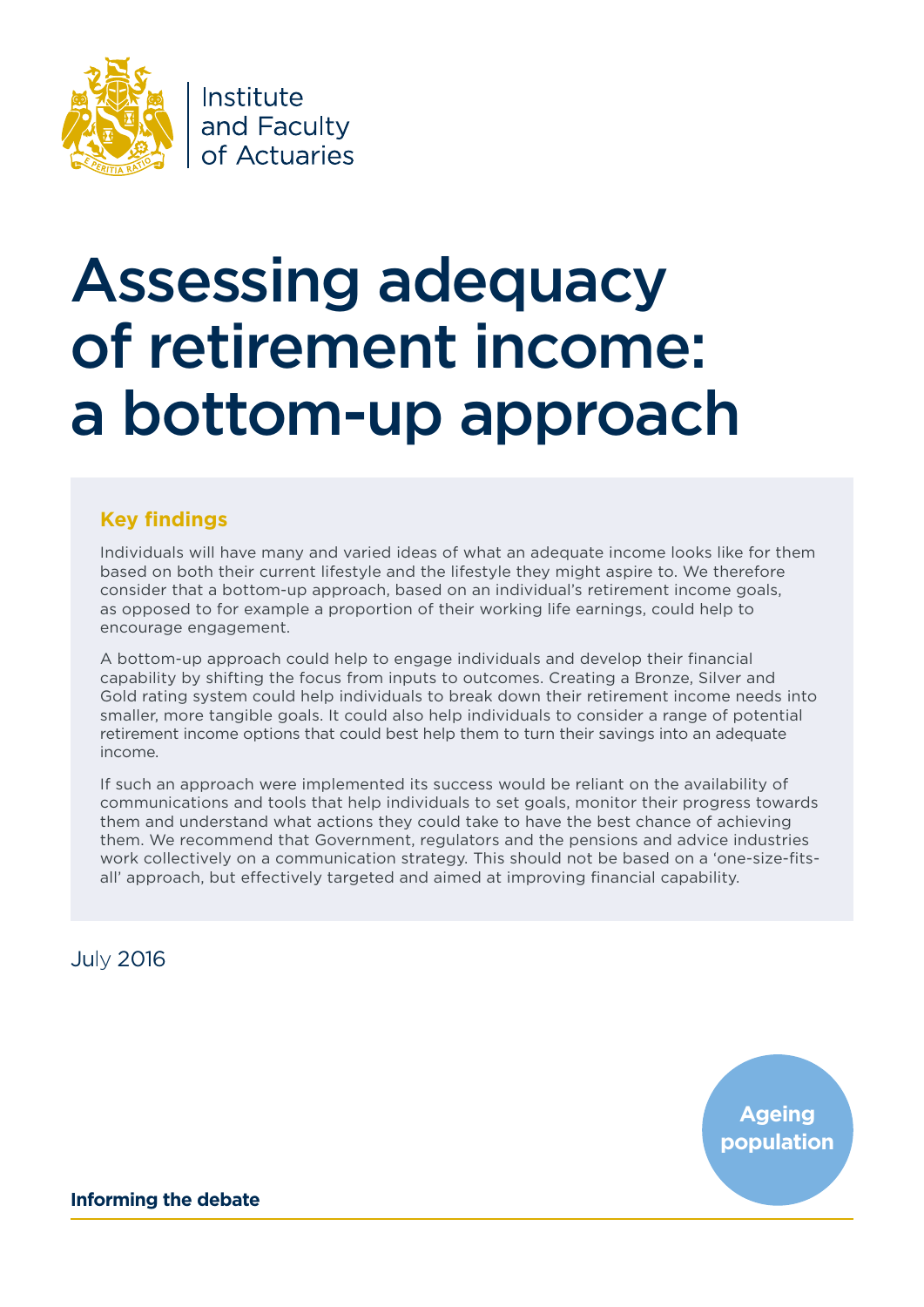## Contents

| How can individuals, industry and Government |  |
|----------------------------------------------|--|
|                                              |  |
|                                              |  |

| Tools for assessing adequacy of savings |  |
|-----------------------------------------|--|
|                                         |  |
|                                         |  |
|                                         |  |

## Executive summary

Whether or not current and future retirees are likely to have an adequate income during their retirement is an ongoing policy debate. In our 2015 paper 'Saving for Retirement', we recommended that a bottom-up approach to assessing adequacy of retirement income, based on pensioners' outgoings, may help to foster engagement and encourage greater levels of saving. The purpose of this paper is to build on our earlier recommendation and demonstrate why a bottom-up approach is appropriate.

### **To do this we have set out:**

- what is meant by a bottom-up approach; and
- how this approach might be applied by individuals, industry and Government.

We have drawn on a range of robust analysis in developing the IFoA's position and we hope that our conclusions and recommendations help to further this debate. Our aim is to help raise awareness to ensure that adequacy of retirement income remains a priority for individuals, industry and Government.

### **To embed this approach successfully we recommend that individuals, Government, regulators and the industry should:**

- Change the policy narrative to focus on outcomes based goals (i.e. the amount of retirement income needed to achieve a specific goal) as opposed to attaining a specific level of input (i.e. the amount an individual should save from their income each month).
- Implement a collective communication strategy for guidance and advice. This should aim to build financial capability over time and be targeted based on individual circumstance, to increase the likelihood of the communications being effective.
- Make tools freely available that:
	- help people to set retirement goals, initially ensuring they meet the Minimum Income Standard (set by the Joseph Rowntree Foundation), before setting goals for financial resilience and improved quality of life. These could be framed in a simple manner by using a Bronze, Silver and Gold rating for people to assess their readiness for retirement;
	- enable individuals to assess the adequacy of their retirement income, for example by delivering the pensions dashboard. To allow individuals to assess their financial situation holistically, we recommend implementing this alongside tools that enable individuals to incorporate other types of wealth, in particular the value of housing assets;
	- link level of savings, in all vehicles, to likelihood of achieving retirement goals in a way that alerts people to how likely they are to reach each of their goals; and
	- help individuals to use a range of retirement income options, including pension products, as well as products that help a person to use their housing equity and other savings, to secure as far as possible an adequate income in retirement.
- Develop default solutions for retirement that offer a degree of flexibility combined with an element of guarantee.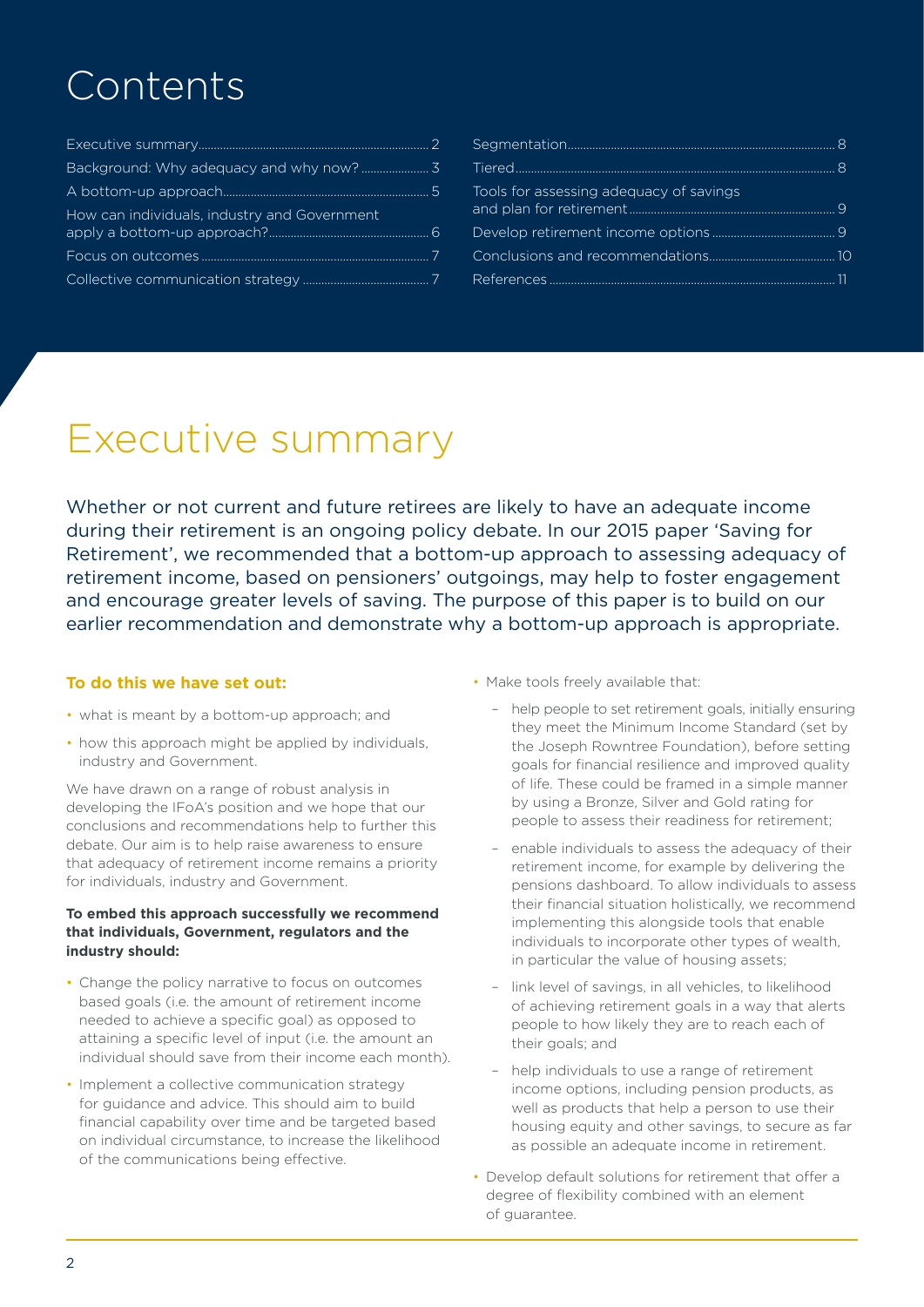## Background: Why adequacy and why now?

In the UK, the Department for Work and Pensions (2012) estimates that of the 38 million people of working age, around 11 million are not saving enough for their retirement. This could have significant implications for their quality of life in retirement. It is important that individuals understand their retirement income needs and take action, such as saving accordingly, or being prepared to defer their retirement.

Recent pension reforms, such as automatic enrolment (AE) and the pension freedoms signal a fundamental change in policy and provide an opportunity to consider how we can best ensure people have an adequate retirement income. AE has increased the number of people saving into an occupational pension (Department for Work and Pensions, 2015) and the freedoms give individuals greater flexibility to manage their pension savings to fit their personal circumstance, this however is not without risk.

The type of pensions that people hold has also changed. Previously, people had Defined Benefit (DB) pension arrangements, these guarantee, providing employer

solvency, an employee a pre-agreed income in retirement for the rest of their lives. Whereas, many of todays and future retirees have an increasing proportion of their pension in Defined Contribution (DC) arrangements. This has transferred inflation, investment and longevity risk away from the employer to the individual.

Pensions are not the only consideration when assessing a person's ability to meet their retirement income needs. Figure 1 demonstrates that pensions and property are the two main components of wealth throughout a person's lifetime.



### **Figure 1: Composition of Wealth by Age (Institute of Fiscal Studies, 2015)**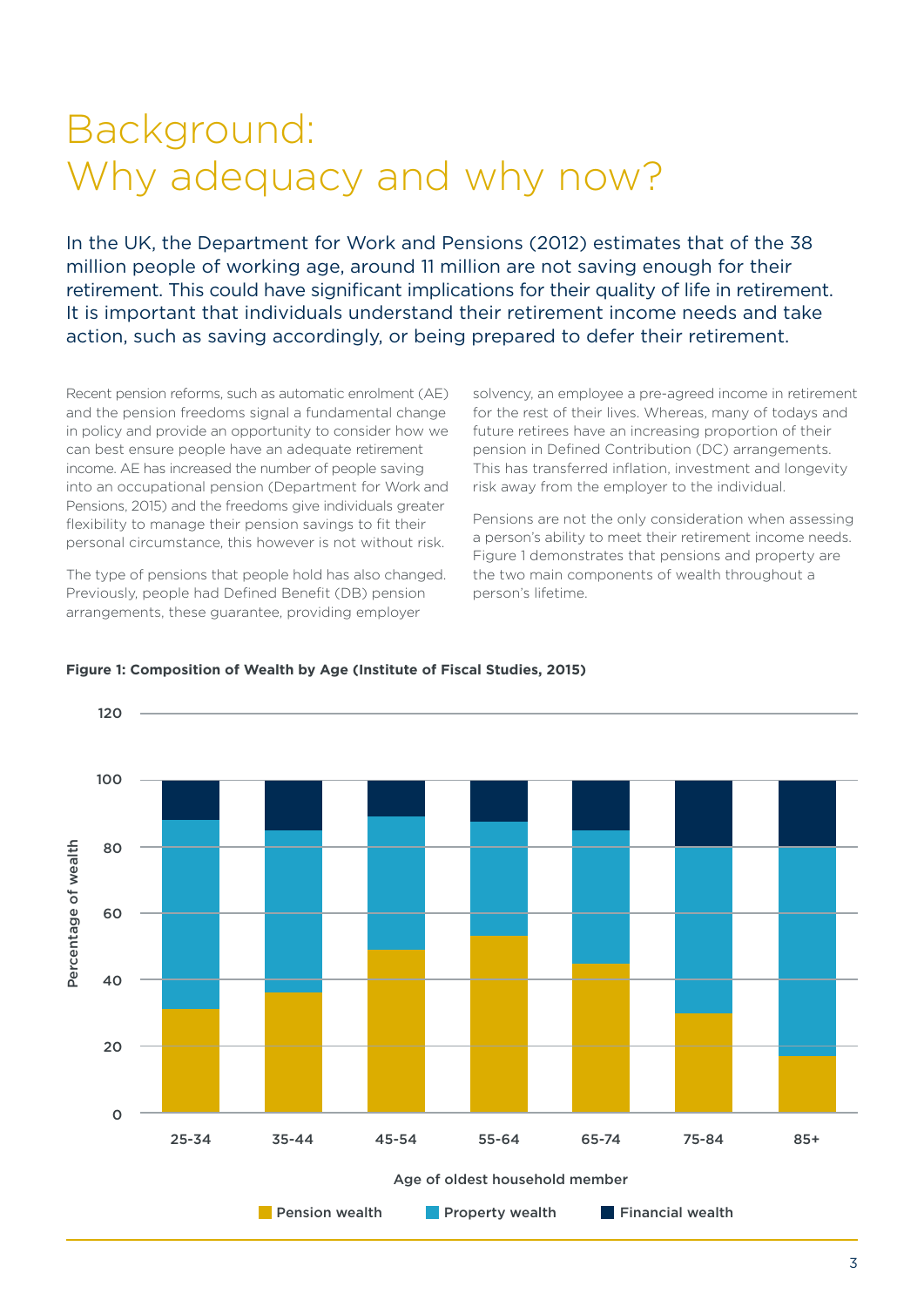Recent trends in house prices could also affect the likelihood of future retirees saving enough, and the likelihood of current retirees using what savings they do have, to secure an adequate income for the duration of their retirement. Figure 2 illustrates the continuing rise of housing prices as a ratio of earnings. The rise in house prices to median earnings is making it harder for people to buy their own home. The Building Society Association (2015) found that the average first time buyer is now 36 years old, this compares to 23 years old in the 1960s (Post Office Mortgages, 2011).

It is important that we understand the impact of these changes on whether individuals will have an adequate income throughout the duration of their lifetime. Whilst our primary focus is on pensions as that is where our expertise lies, we have been mindful of the importance of housing wealth in our analysis.

We believe applying a bottom-up approach to adequacy will enable people to take account of all of their sources of wealth and any debts they might have when assessing the adequacy of their retirement income.



**Figure 2: Ratio of median average house price in England to earnings (Department for Communities and Local Government, 2015)**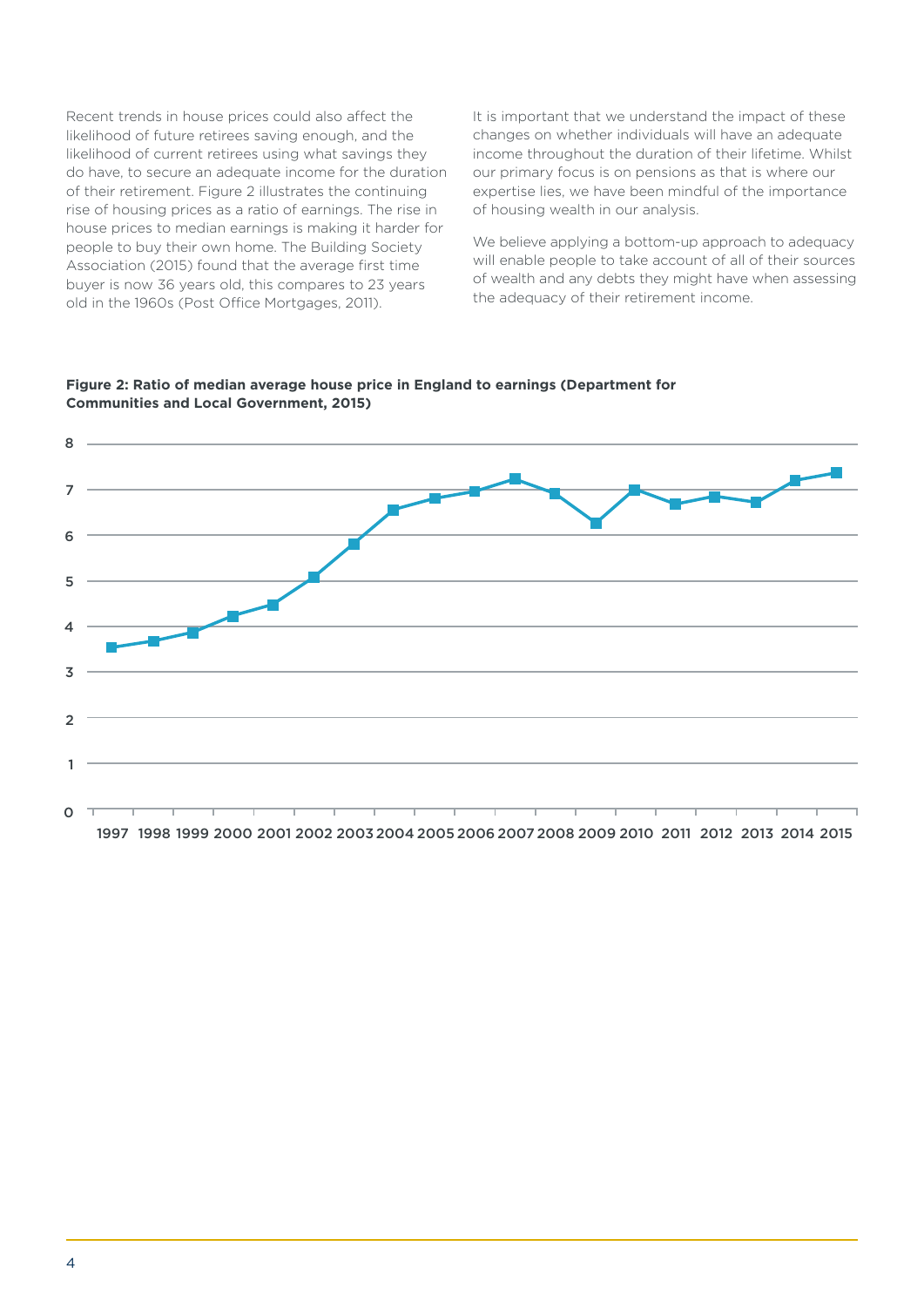## A bottom-up approach

What one person might consider an adequate retirement income might not be adequate for another. A bottom-up approach would start with the individual thinking about the type of retirement they aspire to and the specific needs that they might want to meet. This is in contrast to an individual being led by the overall amount they would need to save.

Taking a bottom up approach would entail individuals thinking about all of their retirement income needs to create a holistic view of what their retirement might look like dependent on how much income they will have. This approach could be beneficial in engaging individuals if it is coupled with tools and communications as it could help to engage people, in the first instance, on their saving requirements, and then once they are in retirement, to think about how they turn their savings into a retirement income.

### **There are a number of factors an individual should take into consideration when planning for their retirement, including:**

- $\checkmark$  State Pension entitlements
- ✔ current age
- $\vee$  the age at which they start to save for their retirement
- $\vee$  the actual age the individual plans to retire and whether they plan to phase their retirement
- $\vee$  assumptions on life expectancy
- $\vee$  whether they are single or have a partner
- ✔ number of dependents and the ages of those dependents
- $\triangleright$  health status

If we were able to create an approach to retirement planning that engaged individuals with these factors it would help them to make informed decisions, both whilst saving towards and when using their pension savings.

There are a number of ways a bottom up approach could work. One way that we suggest is to have a Bronze, Silver and Gold rating to help provide a framework for people to assess their readiness for retirement. Items would be fluid between the three dependent on the individual's views but could be framed as:



- **• to achieve Bronze the individual would need to be able to meet all of their necessary outgoings.**
- **• to achieve Silver and Gold could be where a person has sufficient savings to be able to afford additional non-essential items, or have enough savings to protect them against an unforeseen cost, such as if they experience ill health.**

The Bronze level could be linked to the work that the Joseph Rowntree Foundation has done on its Minimum Income Standard. This is a benchmark of income adequacy based on its analysis of what the public consider necessary for a minimum acceptable living standard and is calculated by specifying baskets of goods and services required by different types of households in order to meet these needs and to participate in society. It covers more than basic survival, but does only cover necessities and not luxuries (Joseph Rowntree Foundation, 2015).

In the rest of this paper, we set out how we consider that individuals, industry and the Government could apply this approach to helping people assess the adequacy of their retirement income. The success of automatic enrolment is in large part due to inertia, yet at retirement individuals are faced with making complex decisions. Whilst we are mindful that this alone will not get people to engage, we hope that reframing how we think about adequacy could help individuals to transition from being savers due to inertia, to becoming informed and actively engaging with retirement planning.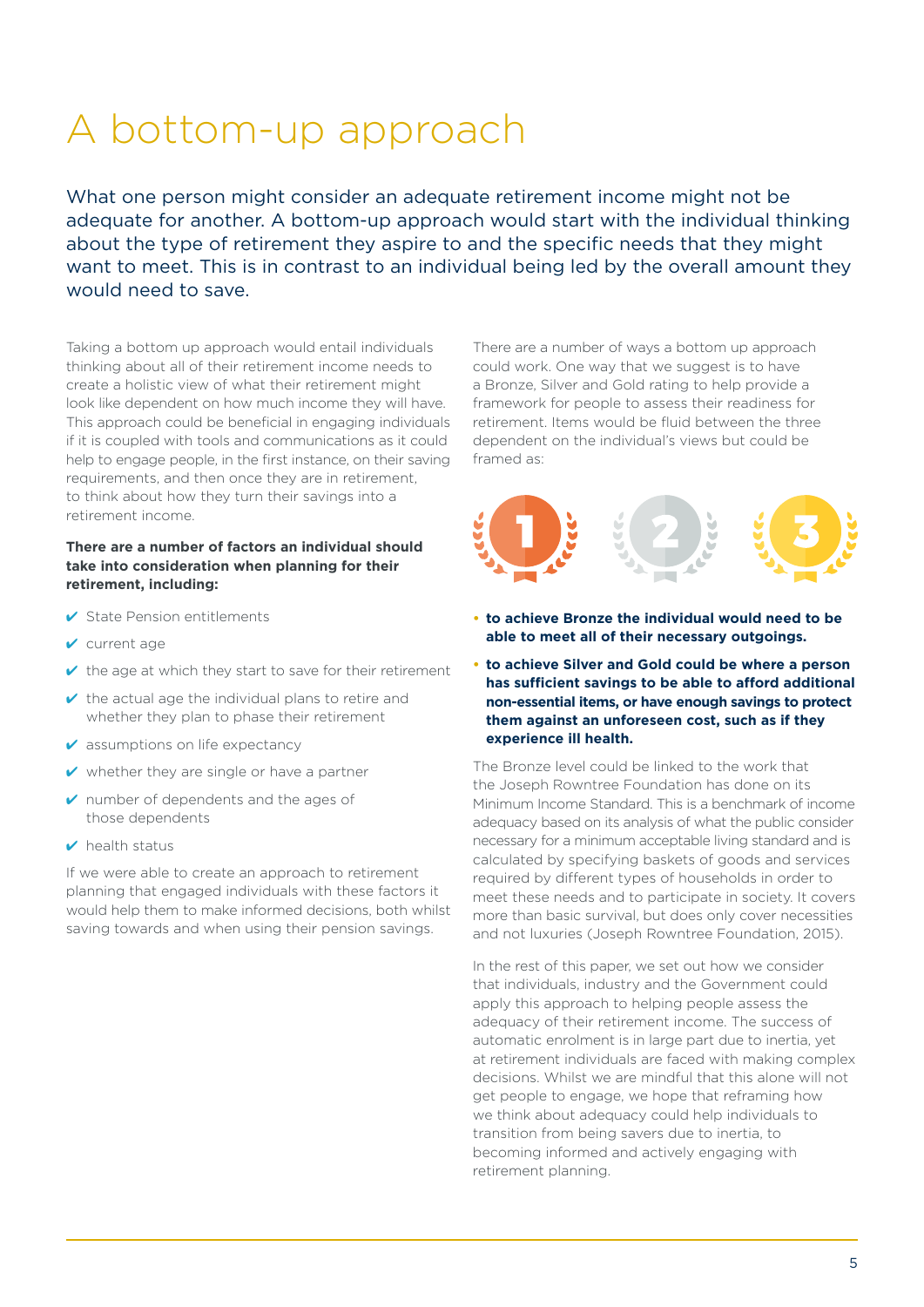## How can individuals, industry and Government apply a bottom-up approach?

Applying a bottom-up approach to assessing adequacy of retirement income can help to inform individual behaviour, industry initiatives, regulatory change and policy reform. We consider that it could help to ensure that individuals save enough and that in retirement they are able to manage their savings effectively, to as far as possible, secure an adequate income that lasts the duration of their retirement.

### **We have identified four policy and industry responses where adopting a bottom-up approach could be complementary in achieving adequacy of retirement income:**

- Shift the focus to outcomes and income needs as opposed to saving requirements.
- Develop an effective communication strategy across regulators, Government and industry.
- Create and maintain tools that help people to assess the adequacy of their savings and plan for their retirement.
- Create in-retirement default vehicles.

### Focus on outcomes

Our research suggests that getting people to focus on outcome based goals (i.e. the amount of retirement income needed to achieve a specific goal), as opposed to attaining a specific level of input (i.e. the amount an individual should save from their income each month), means they are better able to set goals and understand the impact on their quality of life of not achieving them (IFoA, 2014). For example, being able to ascertain that you could need approximately £20,000 p.a. to achieve the goals you had set for your retirement will better enable you to understand the value of your current savings than knowing you have, say, £200,000 of savings with no clarity over what income this could provide for you to live on. If an individual is aware that their current level of saving will only provide £10,000 p.a. this will let them know that they need to take action. This could include saving more, planning to work for longer, taking a more realistic view of what they might be able to afford in retirement, or considering how they might use other sources of wealth such as their house to meet their goals.

Our research also found that where individuals believed their efforts to be worthwhile i.e. where the potential reward outweighs the effort, focusing on outcomes improves engagement in financial decision-making (IFoA, 2014). We therefore suggest that breaking down goals for retirement income into, say, Bronze, Silver and Gold

categories will help individuals to set a series of smaller, more tangible retirement income goals, as the pay-off between the effort and reward will be more obvious.

To achieve this we need tools that in the first instance help people to build a picture of what their retirement goals might be. This could be an interactive tool that first captures an individual's personal circumstance in sufficient detail to work out their Minimum Income Standard (household, composition, sex, employment status, urban or rural location, health status etc.) to achieve a Bronze status, and then helps them to set out what other goals they might have to achieve Silver and Gold.

### **For example:**

- ✔ Household maintenance (e.g. roof repair)
- $\vee$  Maintain mode of transport (e.g. in rural places it may be critical to be able to travel to the nearest town, which may be some distance away)
- $\vee$  Meeting potential care costs if experience ill health
- ✔ Home improvements
- $\vee$  Travel (e.g. either long distance holidays or shorter distances to visit family)
- $\checkmark$  Treats (e.g. weekly meal out or non-essential clothes)
- ✔ Hobbies (e.g. gym / club membership)
- $\vee$  Home help (e.g. weekly cleaner especially if mobility is reduced)

Work could be done to provide a guideline of the amount needed to achieve each of these goals to allow individuals to build up a picture of their overall income need and to test the effect of aiming for different goals. Individuals should also be encouraged to review their goals regularly in case their circumstances change.

Shifting the focus from inputs to outcomes and getting people to assess the adequacy of their savings will not be easy. It is important that the pensions and advice industries work with Government and employers towards a collective communication strategy if we are to get people to engage.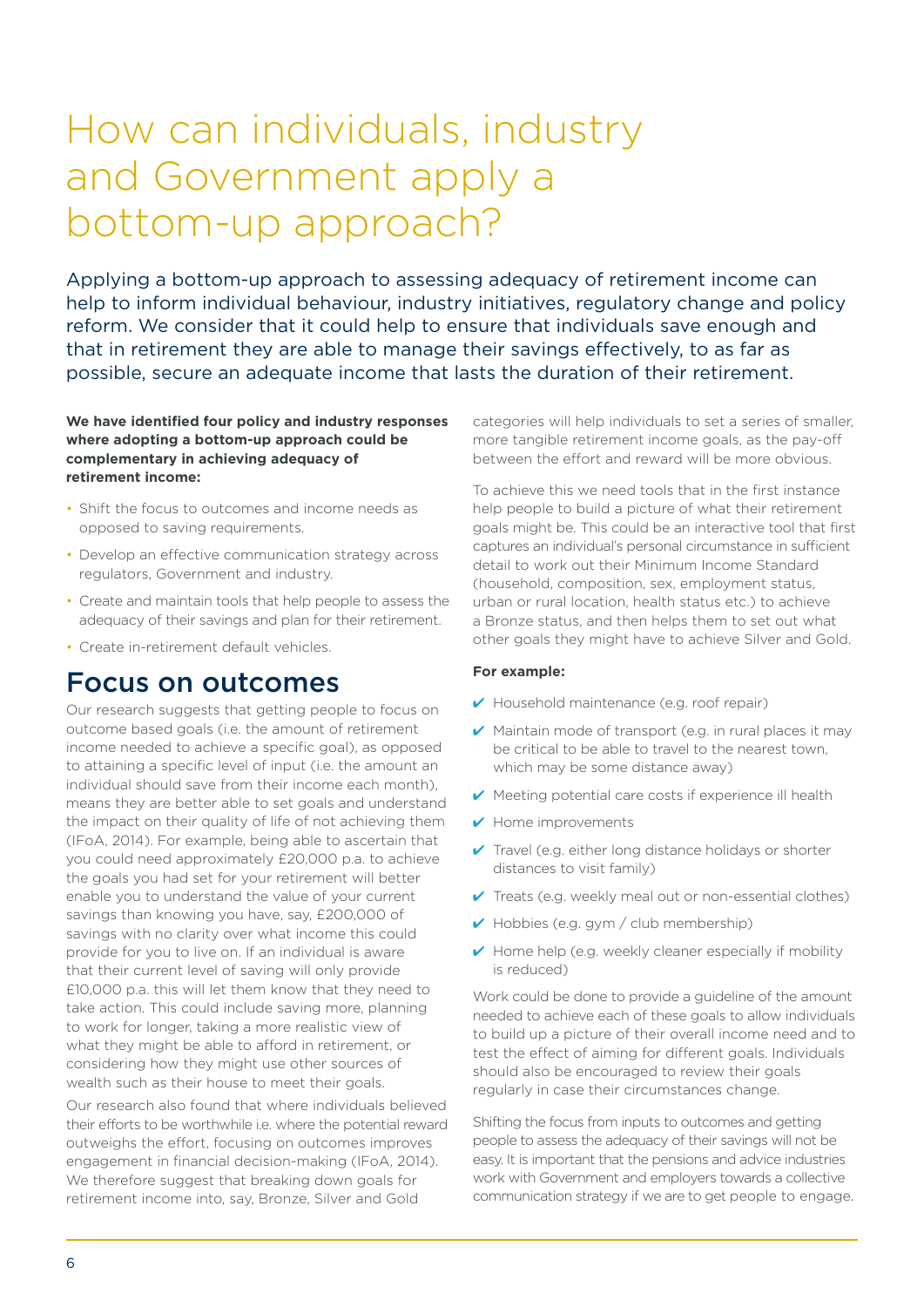### Collective communication strategy

**There are a number of Government, regulatory and industry programmes underway to improve the communication of retirement income needs and options:**

- the Government's initiative to provide a free 30 minute guidance session via Pension Wise and the ongoing evolution of Pension Wise post-2016 Budget
- HM Treasury's review of public financial guidance
- the Financial Conduct Authority's (FCA) Retail Distribution Review and Financial Advice Market Review
- at the European level, the European Insurance and Occupational Pensions Authority recently consulted on good practices for communication tools and channels for communicating to occupational pension scheme members across Europe
- Association of British Insurers Pensions Language Steering Group

We support these initiatives and it is encouraging that Government, regulators and industry are involved in each of them. These initiatives offer an opportunity for sharing best practice and developing common approaches to help individuals to understand their retirement income needs and options.

The evolution of Pension Wise creates an opportunity to develop a 'one-stop-shop' for tools and communications that help people to set retirement income goals and assess their progress towards them.

The current review of Pension Wise provides an opportunity to use the cost saving from streamlining the Money Advice

Service, Pension Wise in its current form and The Pensions Advisory Service to invest in developing a suite of tools to help people. It will be necessary to maintain these tools if they are to remain useful and the ongoing maintenance of the tools could then be met by the levy.

However, Pension Wise alone will not be sufficient, even if we are able to improve the current low number of people using Pension Wise it will be important that the industry and consumer bodies also take an active role in helping individuals to assess their adequacy.

### **Our 'Transforming consumer information: a discussion paper' highlights two focuses for transforming current consumer information:**

- segmentation, for effective targeting of information; and
- tiering, to build financial capability over time.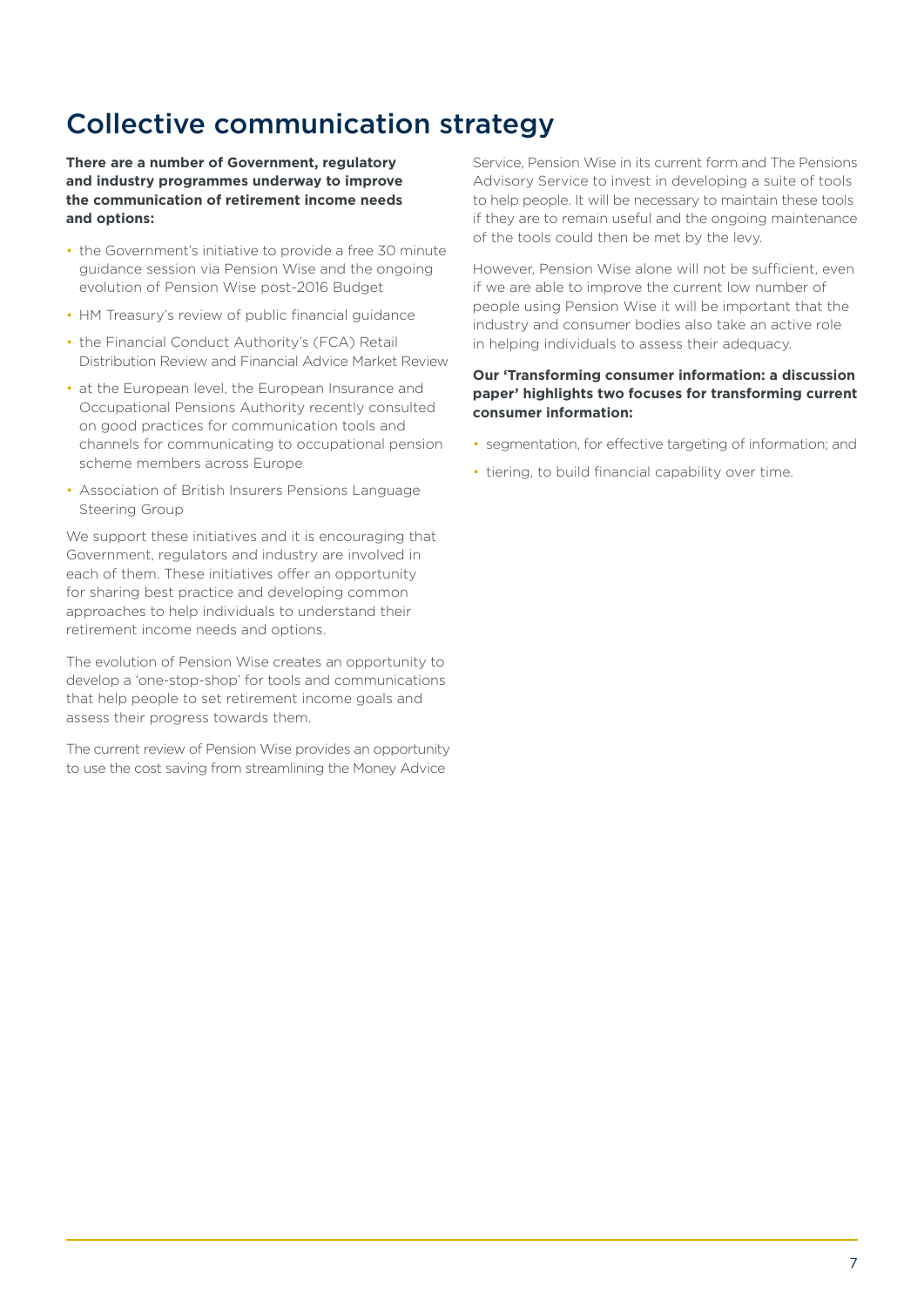### **Segmentation**

We believe that a traditional 'one-size-fits-all' approach is less effective than a targeted approach (IFoA, 2012). Our research found when consumer information targets specific cohorts, rather than trying to be applicable to everyone, that it is more likely to be beneficial. Segmentation of the market, which allows the targeting of consumers to deliver more focused information, has the potential to increase engagement levels by making information more relevant to consumers' objectives.

People can be segmented in a number of ways and we recommend the following:

### **Table 1: Segmentation for retirement income planning (IFoA, 2012)**

| <b>FACTOR</b>        | <b>IMPACT</b>                                                                      | <b>EXAMPLE SEGMENTS</b>                                          |
|----------------------|------------------------------------------------------------------------------------|------------------------------------------------------------------|
| Financial wealth     | Impacts the degree of choices available<br>and the complexity of decisions to make | Constrained<br>Mass market<br>Affluent<br>High net worth         |
| Risk capacity        | Impacts ability to bear different<br>risk exposures                                | High<br>Medium<br>Low                                            |
| Distribution channel | Impacts ability to engage, educate<br>or advise                                    | Guidance<br>Simplified advice<br>Full regulated financial advice |
| Financial capability | Impacts ability to understand<br>financial concepts                                | Highly informed<br>Fairly informed<br>Uninformed                 |

After defining the segments, the communications to each segment should be set in the context of the individual's current circumstance. For example, when considering the Minimum Income Standard, it would be helpful to frame communications from the vantage point of someone who has constrained financial wealth, has a low risk capacity, will need access to free guidance and is more likely to be less well informed on financial matters. Whereas, those

### Tiered

These communications should aim to facilitate the evolving process of engagement towards increasingly higher quality financial decision making. Most people have insufficient knowledge to make optimal long-term financial decisions due to the complexity involved. People generally start with low levels of knowledge and engagement; however, this can steadily improve over time (IFoA, 2012). In the first instance, communications to individuals could focus on helping them to set goals and work out the income required to meet them. Once individuals have set their goals, communications could focus on helping them to understand the likelihood of them achieving their goals, educating them on key risk factors, and then finally, informing them of appropriate actions they might take if they are not on track to achieve their goals.

The complexity of working out how much retirement income an individual might need and gathering information on all of their assets and wealth at their disposal to meet

able to begin thinking about maintaining a more affluent quality of life will likely have more wealth and perhaps a greater capacity for risk, could benefit from paying for regulated financial advice and have higher financial capability. Communications could usefully take account of these differences as our research found evidence of stronger engagement where these points were addressed (IFoA, 2012).

them is a significant barrier. Many people are daunted by information that appears complex and may not have the confidence or patience to read and digest it. For example, annual statements for pensions contain more information than most people are capable of or willing to read. This is understandable given disclosure and compliance regulations, but these rules have shifted the focus onto what has to be communicated as opposed to what people need to know. This loses the focus on the bigger picture - of communicating to people how much they are actually going to need. Detailed information must remain available, as it is important that people are given information about their policy, realistic expectations of what they can expect to receive from their pension and the context for these expectations. However, the focus of communications must be what the consumer needs to know i.e. what income are they going to need, how close are they to achieving it, and what they need to do if they are not close to achieving it.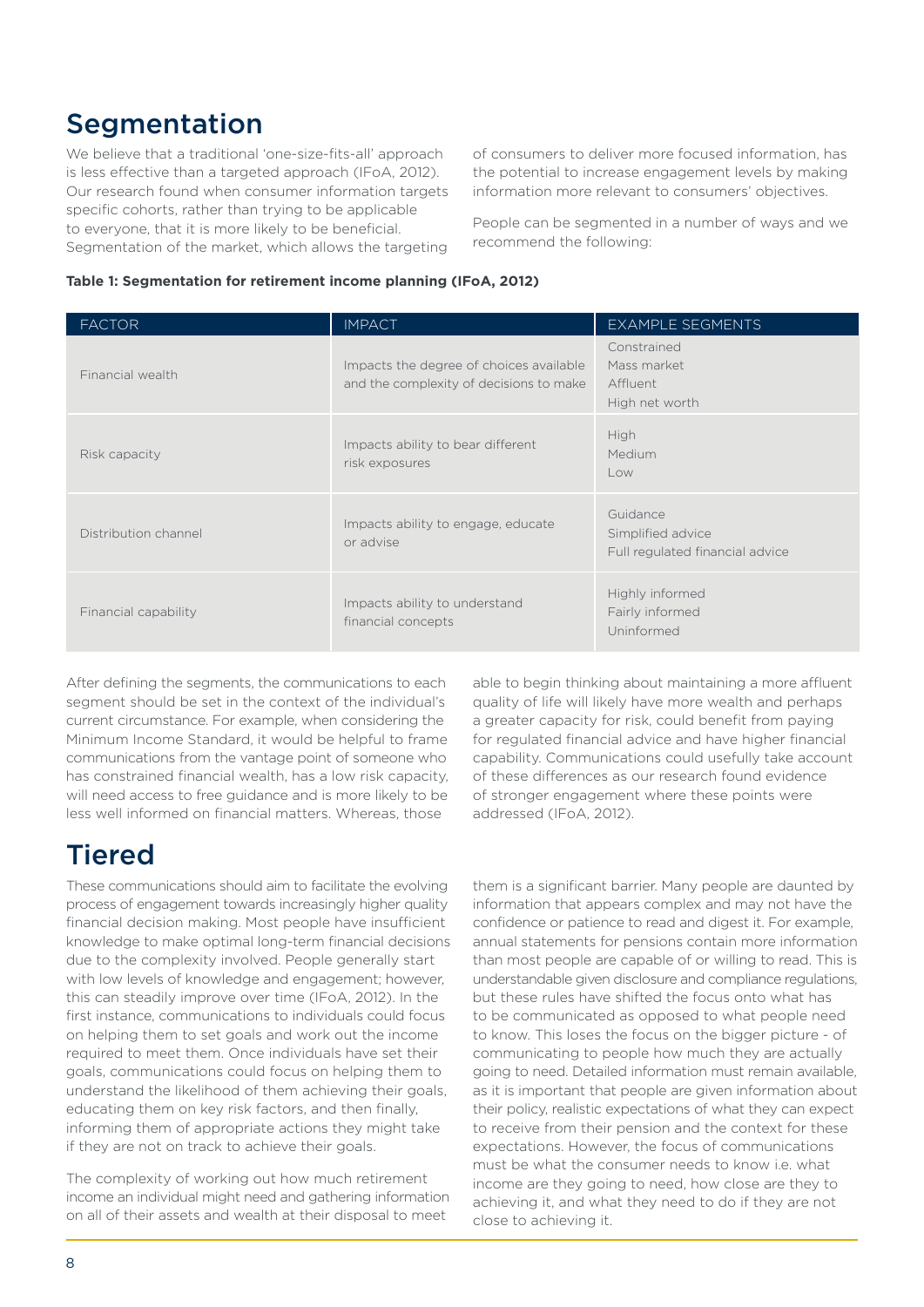### Tools for assessing adequacy of savings and plan for retirement

We support the FCA's recommendation of delivering a pensions dashboard by 2019 as recommended in its Financial Advice Market Review.

The proposal is for the dashboard to include State, defined contribution and defined benefit entitlements. This will allow individuals with several pension pots to have a clear understanding of their overall pension savings.

We suggest that a useful first stage could be for State Pension benefits to be available via the dashboard, followed by the big DC Master Trusts (e.g. NEST, The People's Pension, and Now Pensions). Once this is in place, we recommend Government and the regulators undertake a further cost-benefit analysis to determine the value of adding smaller schemes and DB pensions. It is important that the benefits outweigh the cost to consumers, as the cost of this tool will ultimately fall to them. A staging approach will allow lessons to be learnt

### Develop retirement income options

So far, we have mainly covered how the bottom-up approach could apply to saving, however, a bottom-up approach could also apply when an individual turns their savings into a retirement income. The collective communication strategy as outlined above should continue during retirement and if anything is even more important as the individual comes to make decisions about how they turn their savings into an adequate income.

Here the use of the Bronze, Silver and Gold ratings could be particularly useful in assisting individuals to determine how they can use their savings to meet their financial needs throughout their retirement.

There is a range of products that may be better suited to different aspects of an individuals retirement income needs. For example, if the Bronze rating were linked to achieving the minimum level of income needed to achieve a socially acceptable standard of living, then one option for ensuring this is secured for the duration of a person's lifetime is to purchase an annuity. Whereas, if someone needs to meet an unforeseen cost, or wishes to buy a new car for example then flexibility in accessing their savings may become more important and therefore a product such as income drawdown may be more appropriate for the more variable elements of their Silver and Gold retirement income goals.

along the way and will set realistic expectations of what can be achieved.

In addition, we recommend that alongside implementation of a pensions dashboard, Government, regulators and industry work together to implement and maintain tools that enable individuals to incorporate other assets as well as debts, such as housing to gain an overall picture of their wealth.

A further development could be to link the dashboard to tools that enable individuals to work out how close they are to achieving their retirement income goals based on their current level of savings. This could be staggered with individuals checking off Bronze, before working to achieve a Silver or Gold rating. The Joseph Rowntree Foundation already has an online tool for working out your minimum income standard (http:// www.minimumincome.org.uk/).

For many individuals, expecting them to actively manage their pension savings to achieve an adequate income in retirement will be neither desirable nor in some cases possible. We suggest one industry development that might help people to manage their retirement income to achieve a Gold rating is default solutions that offer a degree of flexibility combined with an element of guarantee. NEST, for example, has set out a blueprint for a default pathway that it believes would cater for most of its scheme members in retirement (NEST, 2015). The development of appropriate default decumulation options should promote behaviours more likely to lead to good outcomes for retirement income. This could be useful for all scheme members, but in particular, where members are unable to, or do not engage and make an active decision about their retirement income.

Whilst we have spoken about pension products, individuals may wish to couple these with, or prefer to use, other products such as investment / financial products and equity release products to achieve an adequate retirement income.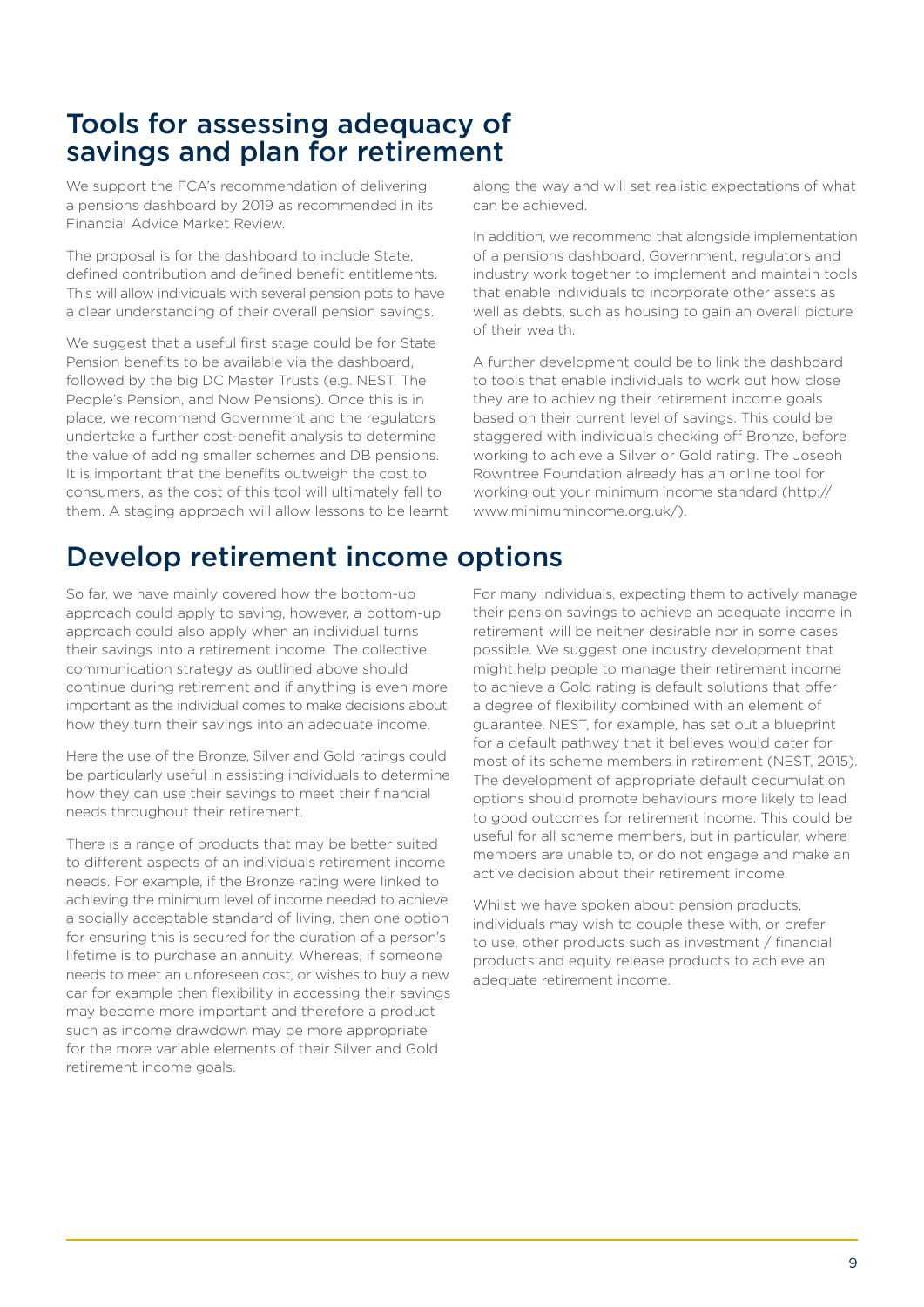## Conclusions and recommendations

Individuals will have many and varied ideas of what an adequate income looks like for them based on both their current lifestyle and the lifestyle they might aspire to. We therefore consider that a bottom-up approach, based on an individual's retirement income goals, as opposed to for example a proportion of their working life earnings, could help to encourage engagement.

We consider that a bottom-up approach will help to engage individuals and develop their financial capability by shifting the focus from inputs to outcomes. Creating a Bronze, Silver and Gold rating system could help individuals to break down their retirement income needs into smaller, more tangible goals. It could also help individuals to consider a range of potential retirement income options that could best help them to turn their savings into an adequate income.

If such an approach were implemented its success would be reliant on the availability of communications and tools that help individuals to set goals, monitor their progress towards them and understand what actions they could take to have the best chance of achieving them. We recommend that Government, regulators and the pensions and advice industry work collectively on a communication strategy. This should not be based on a 'one-size-fits-all' approach, but effectively

targeted and aimed at improving financial capability. The evolution of Pension Wise could be a useful hub for the implementation of this strategy and the housing of tools and information.

We are also supportive of the drive to implement a pensions dashboard, although we suggest this could usefully work alongside tools that enable individuals to consider all of their wealth and assets. The dashboard could also link to the individual's retirement income goals to help people understand whether they appear to be on track to achieve them.

We hope this paper supports efforts towards ensuring individuals achieve an adequate retirement income. We will be completing further work on this topic and would like to work in partnership with others to provide further analysis and practical solutions.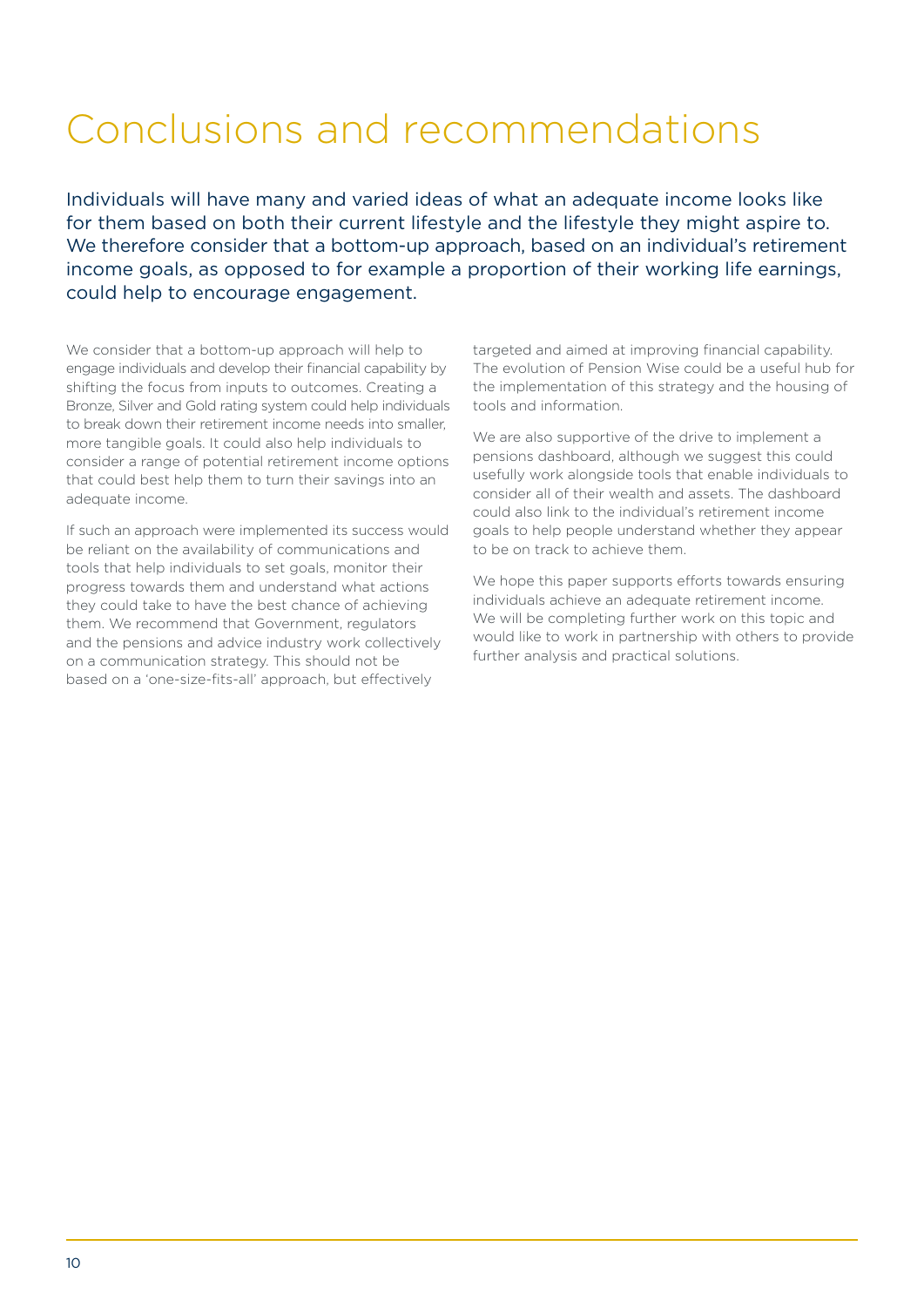## References

### **Building Society Association (2015)**

Around half of young borrowers will need a mortgage lasting into retirement **Press release available online:** https://www.bsa.org.uk/media-centre/ press-releases/around-half-of-young-borrowers-will-need-a-mortgag

### **Department for Work and Pensions (2012)**

Estimates of the number of people facing inadequate retirement income

### **Department for Work and Pensions (2015)**

Automatic Enrolment Evaluation Report November 2015, Research Report No. 909

### **IFoA (2012)**

Transforming consumer information: a discussion paper

### **IFoA (2014)**

Outcomes and Defined Ambition

### **IFoA (2015)**  Policy Briefing: Saving for retirement

### **Institute of Fiscal Studies (2015)**

The Evolution of Wealth in Great Britain: 2006-08 to 20110-12 IFS Report R109

### **Joseph Rowntree Foundation (2015)**

A Minimum Income Standard for the UK in 2015

### **NEST (2015)**

The future of retirement: A retirement income blueprint for NEST's members

### **Pension Commission (2004)**

Pensions: Challenges and Choices - The First Report of the Pensions Commission

### **Post Office Mortgages (2011) 35 years old:**

Average age first time buyers expect to join housing ladder **Press release available online:** http://www.royalmailgroup.com/ 35-years-old-average-age-first-time-buyers-expect-join-housing-ladder